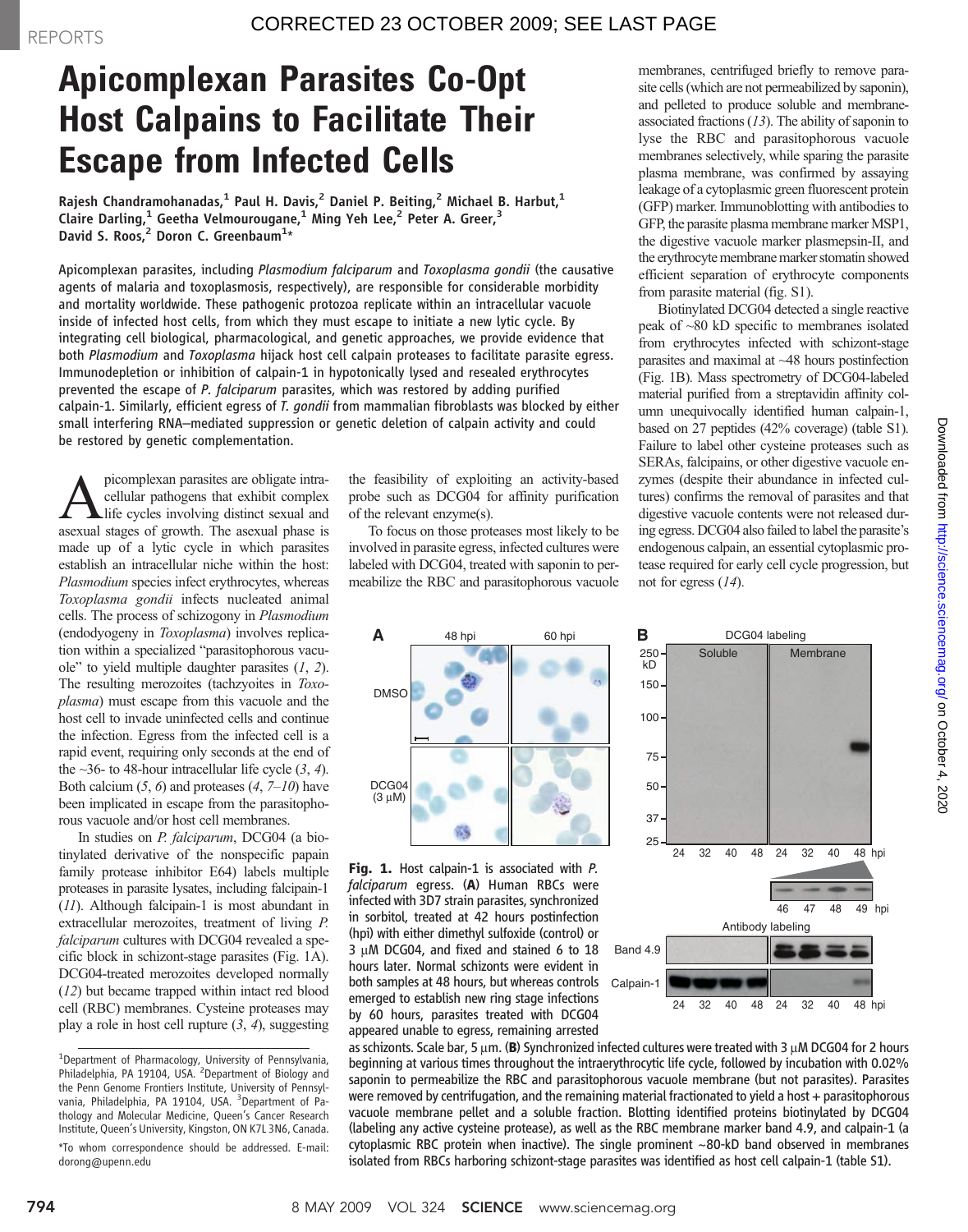

Fig. 2. Host calpain-1 is required for P. falciparum egress. Uninfected RBCs were hypotonically lysed, immunodepleted with monoclonal anti–calpain-1 conjugated to Sepharose (or mock-treated with Sepharose beads only), and resealed under hypotonic conditions in the presence of 1  $\mu$ M calpastatin, purified calpain-1, or buffer alone. (A) Immunoblots showed specific removal of calpain-1 in immunodepleted RBCs and reconstitution with purified enzyme; equal loading was confirmed with the use of anti-band 4.9 and anti-stomatin. Labeling of resealed RBCs with 5 µM DCG04 in the presence of calcium demonstrated that calpain activity was eliminated by either immunodepletion or calpastatin loading; activity was restored by reconstitution with exogenous calpain-1. (B) Purified schizont-stage parasites were mixed with resealed RBCs and incubated for various times before fixation. Giemsa-stained smears showed incomplete egress from calpain-depleted or calpastatinloaded cells, but proper egress from RBCs reconstituted with purified calpain-1. Scale bar = 5  $\mu$ m. (C) During late schizogony, infected resealed RBCs were harvested at 90-min intervals, fixed, and stained for flow cytometry based on forward scatter (FSC-H) and parasite DNA content (SYTOX-Green). Boxes indicate gates defining uninfected cells, rings/trophozoites, and schizont-stage parasites (sample plot; see fig. S2B). (D) Flow cytometric data was gated to exclude uninfected erythrocytes and converted to a two-dimensional plot highlighting the progress of calpain-reconstituted cultures from schizonts to ring-stage infection as efficiently as mock treated controls, in contrast to the arrest of calpaindepleted and calpastatin-treated cells in schizogony, indicating an egress defect. (E) Quantitation of flow cytometric data (percentage of rings/trophozoites or schizonts relative to time  $t = 0, \pm$  SE, from four independent experiments).

Of the two common calcium-regulated cysteine proteases in human cells, calpains 1 and 2, only the former is found in erythrocytes, where it is the most abundant cysteine protease  $(15)$  (erythrocytes lack the hydrolytic enzymes associated with lysosomes). Calpains are normally inactive cytosolic enzymes, but upon binding calcium they become proteolytically active and associate with membranes (16, 17). Probing DCG04-labeled subcellular fractions of P. falciparum–infected erythrocytes with anti–calpain-1 antibody revealed abundant calpain-1 in the erythrocyte cytoplasm throughout the parasite growth cycle (Fig. 1B), but membrane-associated enzyme was found only during late schizogony. The observed pattern of membrane association coincides precisely with calpain activation as detected by the activity-based probe DCG04 (Fig. 1B).

As malaria parasites can replicate in hypotonically lysed and resealed erythrocytes  $(18)$ , we employed a biochemical/cell biological approach to assess the role of calpains in P. falciparum egress. Lysed RBCs were incubated with anti–calpain-1 antibody conjugated to protein G Sepharose beads, allowing depletion of all detectable calpain-1 before resealing (Fig. 2A). Calpain-1 was also reconstituted into immunodepleted RBCs by resealing in the presence of purified, inactive calpain-1 (without calcium). Control samples were lysed and treated with unconjugated Sepharose (mock) or beads conjugated to anti-flotillin, and a mock-depleted sample was resealed in the presence of the 14-kD, non-cell permeable domain I of the highly specific calpain inhibitor calpastatin (19–21). DCG04 labeling of calcium-treated resealed erythrocytes confirmed that calpain-1 activity was removed by immunodepletion, that calpastatin loading blocked calpain-1 activity, and that reconstitution with calpain-1 restored activity to approximately wild-type (WT) levels (Fig. 2A).

Incubation of lysed and resealed erythrocytes with highly synchronized P. falciparum schizonts produced ~80% of the parasitemia levels observed during parallel infection of control erythrocytes (fig. S2A) (18). In calpain-1–depleted or calpastatin-loaded cells, however, development of intracellular parasites was arrested during late schizogony, and parasites failed to egress (Fig. 2B). Very few ring stage parasites were observed in calpain-1–depleted or calpastatin-loaded cells, even as late as 75 hours postinvasion. Flow cytometry of DNA content in infected RBCs was used as a quantitative measure of the intraerythrocytic *P. falciparum* life cycle (22), permitting the discrimination of schizonts from ring/trophozoite stages and uninfected RBCs (Fig. 2C and fig. S2B). Both resealed (mock treated) erythrocytes and erythrocytes immunodepleted by an antibody unrelated to calpain (anti-flotillin) (fig. S3) displayed normal kinetics of parasite growth and egress, progressing from ring stages (1 N) to multinucleated schizonts  $(\sim]16$  N), followed by egress and reinvasion to produce rings in fresh erythrocytes ~50 hours postinfection (Fig. 2, D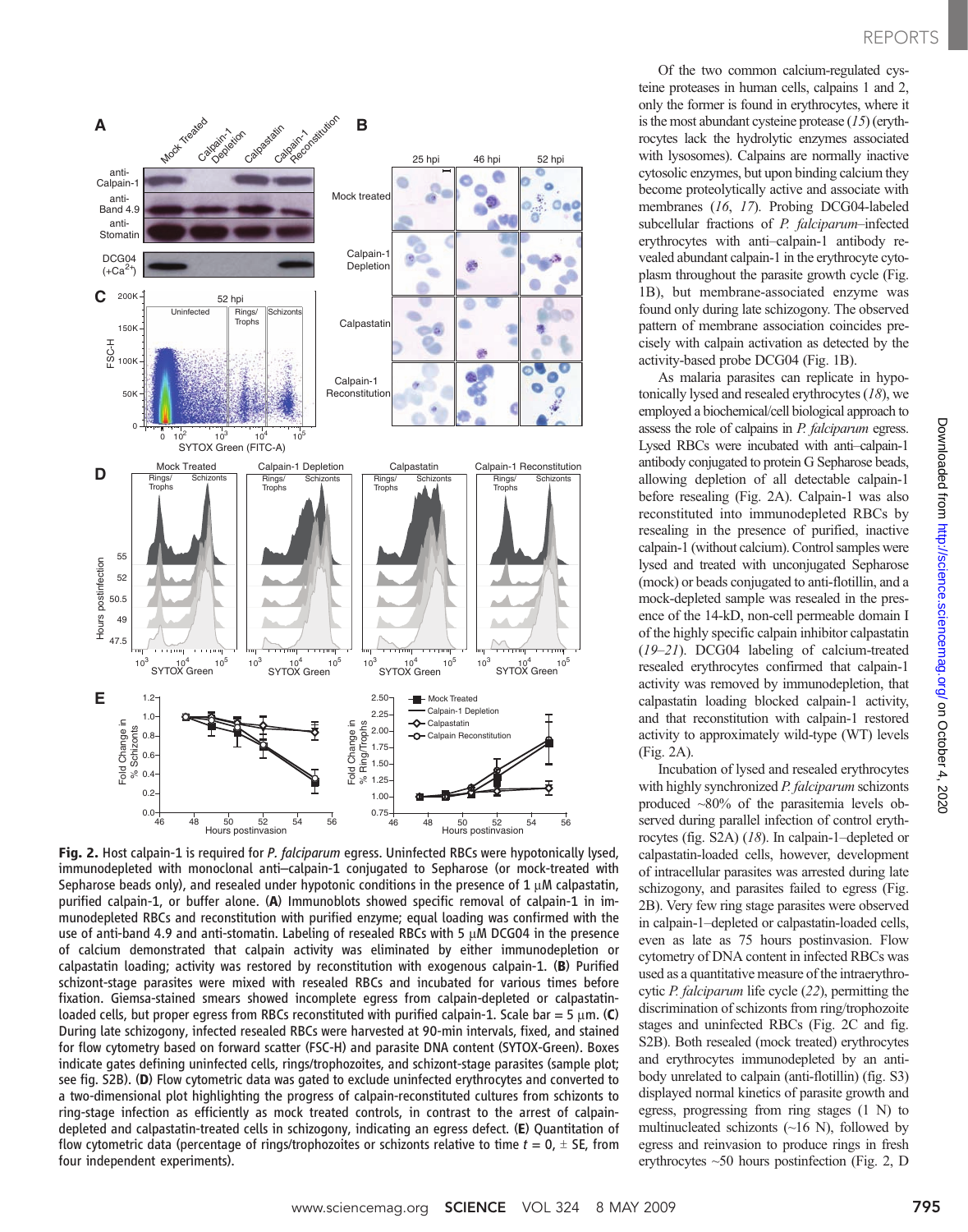### REPORTS

and E). Calpastatin-loaded and calpain-1 immunodepleted erythrocytes progressed to schizonts with normal kinetics but arrested in late schizogony, producing few new ring-stage infections (the broad "schizont" peak observed at late time points probably represents dying parasites). Erythrocyte ghosts reconstituted with purified calpain-1 after immunodepletion restored the transition from schizonts to rings.

Thus, calpain-1 activity is required for efficient egress of P. falciparum parasites from infected human erythrocytes in vitro, but it is difficult to assess the importance of calpainmediated parasite egress in vivo because RBCs are not readily amenable to genetic manipulation. Calpain-1 deficiency has not been described in humans, and P. falciparum will not infect rodent erythrocytes. P. yoelii will infect calpain-1 knockout (KO) mice (23), but these parasites

Fig. 3. Host calpain facilitates the egress of T. gondii. (A) U2OS cells were transfected with siRNAs targeting either the common calpain regulatory subunit CAPNS1 (two different siRNAs) or lamin A/C, infected 24 hours post-transfection with T. gondii parasites expressing yellow fluorescent protein (YFP), and examined by fluorescence microscopy 56 hours later. Parasites ruptured out of most infected cells in controls, but not the knockdown cultures, where infected cells were grossly swollen with intracellular parasites. Insets show enlarged images of parasite-containing vacuoles. Scale bar, 30  $\mu$ m. (B) Suppression of CAPNS1 protein levels was assessed in uninfected cells 72 hours post transfection using antibodies to CAPNS1, lamin A/C, and glyceraldehyde phosphate dehydrogenase (GAPDH). (C) YFP parasites were used to follow replication and egress in CAPNS1 KO host cells. By 56 hours postinfection, parasites had ruptured out of most cells in the WT and CAPNS1 rescue cultures, whereas CAPNS1 KO cells were heavily infected but unlysed. Scale bar, 30  $\mu$ m. (D) To follow infection, cells were inoculated with luciferase-expressing transgenic parasites, producing comparable numbers of intracellular tachyzoites 4 hours postinfection. (E) To assay intracellular replication, host cell monolayers were infected with parasites, and parasitophorous vacuoles were scored every 12 hours for the number of parasites per vacuole, preferentially invade reticulocytes (24), which express both calpain-1 and calpain-2 (25) (National Center for Biotechnology Information GEO profile GDS2655), in contrast to human erythrocytes, which express calpain-1 only (15). Genetic deletion of either calpain-2 (26) or the CAPNS1 regulatory subunit required for activity of both calpains (27) produces embryonic lethality in mice.

To further explore the importance of calpains during parasite infection, we turned to the apicomplexan parasite T. gondii, which is related to Plasmodium but able to invade, establish its parasitophorous vacuole, and replicate in virtually any nucleated cell (28). WT fibroblasts are typically lysed by  $T.$  gondii parasites  $~\sim$ 48- to 60hours postinfection, releasing free tachyzoites into the medium, whereupon they invade new host cells. This process is readily visualized in living cultures using transgenic parasites expressing a fluorescent protein reporter (29). Although CAPNS1 KO mice die as embryos (27), KO cell lines and small interfering RNA (siRNA) approaches provide alternative experimental routes to assess the importance of calpain for T. gondii egress.

Most mammalian cells express both calpain-1 and 2, but targeting the regulatory subunit CAPNS1 permits the elimination of both. Two oligonucleotides were employed (independently) for siRNA studies in U2OS human host cells, both of which produced >20-fold reduction in CAPNS1 transcript levels and even greater protein depletion (Fig. 3B). Many extracellular T. gondii tachyzoites could be seen after infection of control cultures, but very few were observed after transfection with either of the CAPNS1 siRNAs (Fig. 3A). Rather, these cultures were character-



demonstrating comparable growth rates throughout the intracellular growth cycle (represented as  $log<sub>2</sub>$  parasite count). (F) Confluent fibroblast monolayers were infected with T. gondii tachyzoites, and plaques were stained with crystal violet at 7 days, demonstrating comparable rates of infection but very small plaques in the CAPNS1 KO cultures, as a consequence of the egress defect in this mutant host cell line. Scale bar, 2 mm. (G) Quantitation of plaque size revealed a substantial decrease in the CAPNS1 KOs versus WT and CAPNS1 rescued cells (average radius of 20 randomly selected plaques per sample  $\pm$  SE). Asterisks indicate the statistical significance using a Student's two-tailed  $t$  test comparing CAPNS1 KO to WT, which yielded a P value of  $1.91 \times 10^{-7}$ .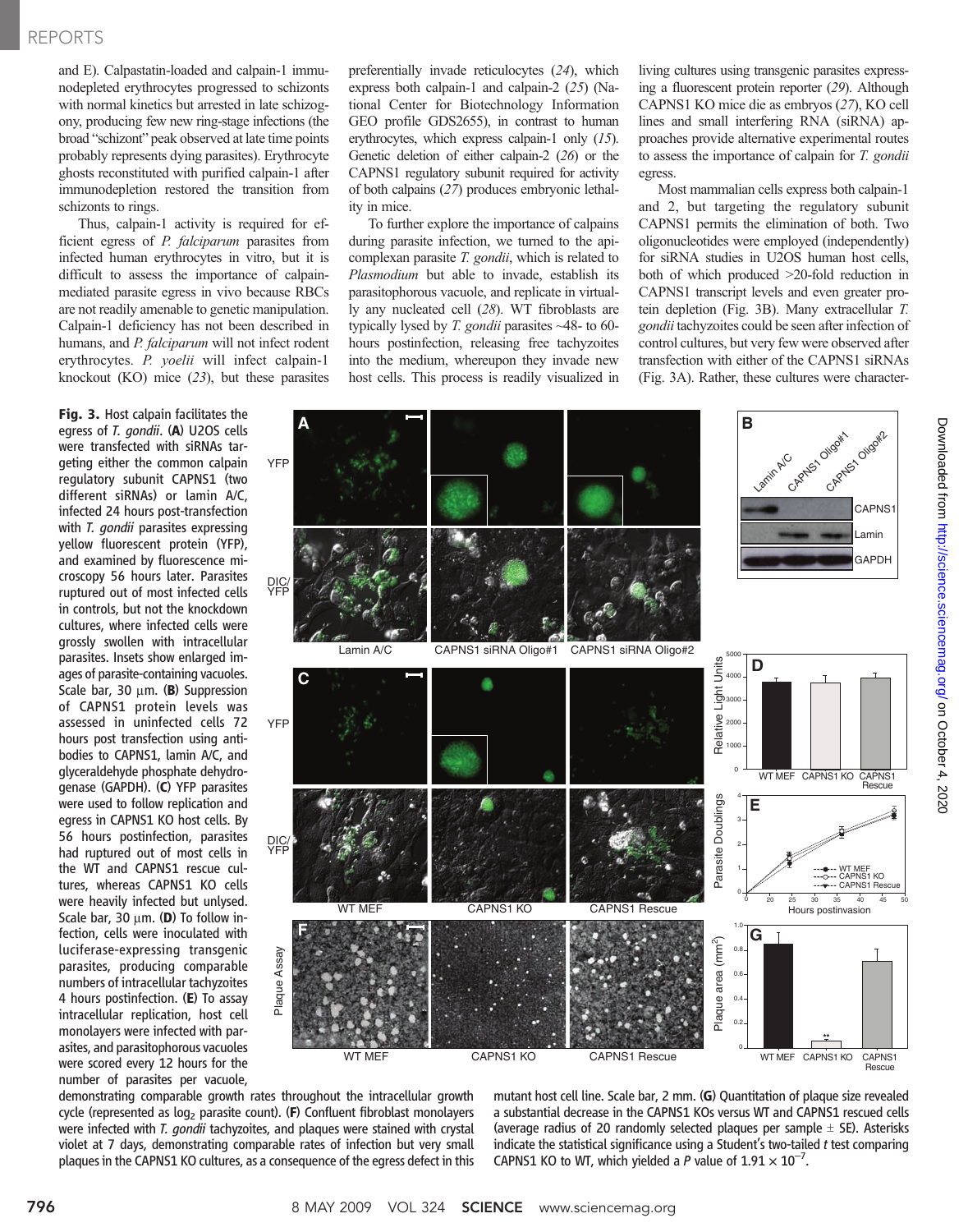ized by host cells packed full of fluorescent parasites unable to egress efficiently. These grossly swollen cells often detached from the monolayer and could be found floating in the culture medium giving the appearance of a hot air balloon convention.

Fibroblast cell lines derived from CAPNS1 KO mouse embryos lack both calpain-1 and -2 activity (30), and infection of these cells with T. gondii produced the same swollen cell phenotype observed in CAPNS1 knock-down experiments (Fig. 3C). Transgenic expression of CAPNS1 in the KO mutants restores calpain-1 and -2 activity  $(30)$  and also complemented the *T. gondii* egress defect. Parasite tachyzoites were readily able to invade (Fig. 3D) and replicate (Fig. 3E) in WT, CAPNS1 KOs, and CAPNS1-complemented fibroblasts, demonstrating that the impact of host cell calpains on T. gondii infection is specific to egress. Plaque assays showed a ~13-fold reduction in plaque size for T. gondii in CAPNS1 mutants versus parental MEF cells or CAPNS1 complemented KOs (Fig. 3, F and G). In contrast to P. falciparum, which rarely emerge from calpaindepleted erythrocytes (Fig. 2), some T. gondii parasites did eventually manage to escape from calpain-deficient fibroblasts, yielding a small plaque phenotype.

In summary, in addition to the many roles that parasite-encoded cysteine proteases play in the biology of infection and pathogenesis (25), the apicomplexans Plasmodium falciparum and Toxoplasma gondii both exploit host cell calpains to facilitate escape from the intracellular parasitophorous vacuole and/or host plasma membrane. The precise mechanism of calpain-mediated parasite egress is unknown, but calpains play a role in remodeling of the cytoskeleton and plasma membrane during the migration of mammalian cells (31), and activated calpain-1 can degrade erythrocyte cytoskeletal proteins in vitro and during P. falciparum infection in vivo (fig. S4). The calcium responsible for calpain activation during parasite infection may be supplied through the action of a parasite-encoded perforin recently implicated in *T. gondii* egress (32). The parasitophorous vacuole was labeled by the calciumspecific dye Fluo-4-AM during late schizogony, and depletion of internal calcium with the membrane-permeant chelator EGTA-AM blocked parasite egress, whereas removal of calcium from the culture medium did not (fig. S5). We suggest a model in which a calcium signal triggered late during parasite infection activates host cell calpain, which relocalizes to the host plasma membrane, cleaving cytoskeletal proteins to facilitate parasite egress (fig. S6). Because parasites that fail to escape from their host cells are unable to proliferate, this suggests an intriguing strategy for anti-parasitic therapeutics.

#### References and Notes

- 1. M. Nishi, K. Hu, J. M. Murray, D. S. Roos, J. Cell Sci. 121, 1559 (2008).
- 2. K. Hu et al., Mol. Biol. Cell 13, 593 (2002).
- 3. S. Glushakova, D. Yin, T. Li, J. Zimmerberg, Curr. Biol. 15, 1645 (2005).
- 4. B. L. Salmon, A. Oksman, D. E. Goldberg, Proc. Natl. Acad. Sci. U.S.A. 98, 271 (2001).
- 5. M. W. Black, G. Arrizabalaga, J. C. Boothroyd, Mol. Cell. Biol. 20, 9399 (2000).
- 6. K. Nagamune et al., Nature 451, 207 (2008).
- 7. T. Hadley, M. Aikawa, L. H. Miller, Exp. Parasitol. 55, 306 (1983).
- 8. M. E. Wickham, J. G. Culvenor, A. F. Cowman, J. Biol. Chem. 278, 37658 (2003).
- 9. S. Arastu-Kapur et al., Nat. Chem. Biol. 4, 203 (2008). 10. S. Yeoh et al., Cell 131, 1072 (2007).
- 11. D. C. Greenbaum et al., Science 298, 2002 (2002).
- 12. S. Glushakova, J. Mazar, M. F. Hohmann-Marriott, E. Hama, J. Zimmerberg, Cell. Microbiol. 11, 95 (2009). 13. Materials and methods are available as supporting
- material on Science Online.
- 14. I. Russo, A. Oksman, B. Vaupel, D. E. Goldberg, Proc. Natl. Acad. Sci. U.S.A. 106, 1554 (2009).
- 15. E. M. Pasini et al., Blood 108, 791 (2006).
- 16. D. E. Croall, K. Ersfeld, Genome Biol. 8, 218 (2007). 17. D. E. Goll, V. F. Thompson, H. Li, W. Wei, J. Cong,
	- Physiol. Rev. 83, 731 (2003).
	- 18. S. C. Murphy et al., PLoS Med. 3, e528 (2006).
	- 19. R. A. Hanna, R. L. Campbell, P. L. Davies, Nature 456, 409 (2008).
	- 20. T. Moldoveanu, K. Gehring, D. R. Green, Nature 456, 404 (2008).
	- 21. S. Gil-Parrado et al., Biol. Chem. 384, 395 (2003).
	- 22. A. E. Bianco, F. L. Battye, G. V. Brown, Exp. Parasitol. 62, 275 (1986).
	- 23. M. Hanspal, V. K. Goel, S. S. Oh, A. H. Chishti, Mol. Biochem. Parasitol. 122, 227 (2002).
	- 24. L. Weiss, J. Johnson, W. Weidanz, Am. J. Trop. Med. Hyg. 41, 135 (1989).
- 25. P. J. Rosenthal, Int. J. Parasitol. 34, 1489 (2004).
- 26. P. Dutt et al., BMC Dev. Biol. 6, 3 (2006).
- 27. J. S. Arthur, J. S. Elce, C. Hegadorn, K. Williams,
- P. A. Greer, Mol. Cell. Biol. 20, 4474 (2000).
- 28. D. S. Roos, R. G. Donald, N. S. Morrissette, A. L. Moulton, Methods Cell Biol. 45, 27 (1994).
- 29. K. A. Joiner, D. S. Roos, J. Cell Biol. 157, 557 (2002).
- 30. N. Dourdin et al., I. Biol. Chem. 276, 48382 (2001). 31. A. Huttenlocher et al., J. Biol. Chem. 272, 32719
- (1997). 32. B. F. C. Kafsack et al., Science 323, 530 (2009); published online 18 December 2008 (10.1126/ science.1165740).
- 33. We thank R. W. Doms, M. Marti, and M. Klemba for critical discussions; the Penn Proteomics Core for mass spectrometry; and M. A. Lampson for help with imaging. P. falciparum expressing GFP were provided by O. S. Harb. P.H.D. and D.P.B. are funded by National Research Service Awards, and D.S.R. is an Ellison Medical Foundation Senior Scholar in Global Infectious Disease, supported by grants from NIH. D.C.G. was supported by the Ritter Foundation, the Penn Genome Frontiers Institute, and the Penn Institute for Translational Medicine and Therapeutics.

#### Supporting Online Material

www.sciencemag.org/cgi/content/full/1171085/DC1 Materials and Methods Figs. S1 to S6 Table S1 References

20 January 2009; accepted 10 March 2009 Published online 2 April 2009; 10.1126/science.1171085 Include this information when citing this paper.

## Human Induced Pluripotent Stem Cells Free of Vector and Transgene Sequences

Junying Yu,<sup>1,2,3\*</sup> Kejin Hu,<sup>3</sup> Kim Smuga-Otto,<sup>1,2,3</sup> Shulan Tian,<sup>1,2</sup> Ron Stewart,<sup>1,2</sup> Igor I. Slukvin, 3,4 James A. Thomson<sup>1,2,3,5</sup>\*

Reprogramming differentiated human cells to induced pluripotent stem (iPS) cells has applications in basic biology, drug development, and transplantation. Human iPS cell derivation previously required vectors that integrate into the genome, which can create mutations and limit the utility of the cells in both research and clinical applications. We describe the derivation of human iPS cells with the use of nonintegrating episomal vectors. After removal of the episome, iPS cells completely free of vector and transgene sequences are derived that are similar to human embryonic stem (ES) cells in proliferative and developmental potential. These results demonstrate that reprogramming human somatic cells does not require genomic integration or the continued presence of exogenous reprogramming factors and removes one obstacle to the clinical application of human iPS cells.

The proliferative and developmental potential of both human embryonic stem (ES) cells and human induced pluripotent stem (iPS) cells offers unprecedented access to the differentiated cells that make up the human body  $(1-3)$ . In addition, iPS cells can be derived with a specific desired genetic background, including patient-specific iPS cells for disease models and for transplantation therapies, without the problems associated with immune rejection. Reprogramming of both mouse and human somatic cells into iPS cells has been achieved

by expressing combinations of factors such as OCT4, SOX2, c-Myc, KLF4, NANOG, and LIN28 (2–4). Initial methods used to derive human iPS cells used viral vectors, in which both the vector backbone and transgenes are permanently integrated into the genome  $(2, 3)$ . Such vectors can produce insertional mutations that interfere with the normal function of iPS cell derivatives, and residual transgene expression can influence differentiation into specific lineages (2), or even result in tumorigenesis (5). Vector integration– free mouse iPS cells have been derived from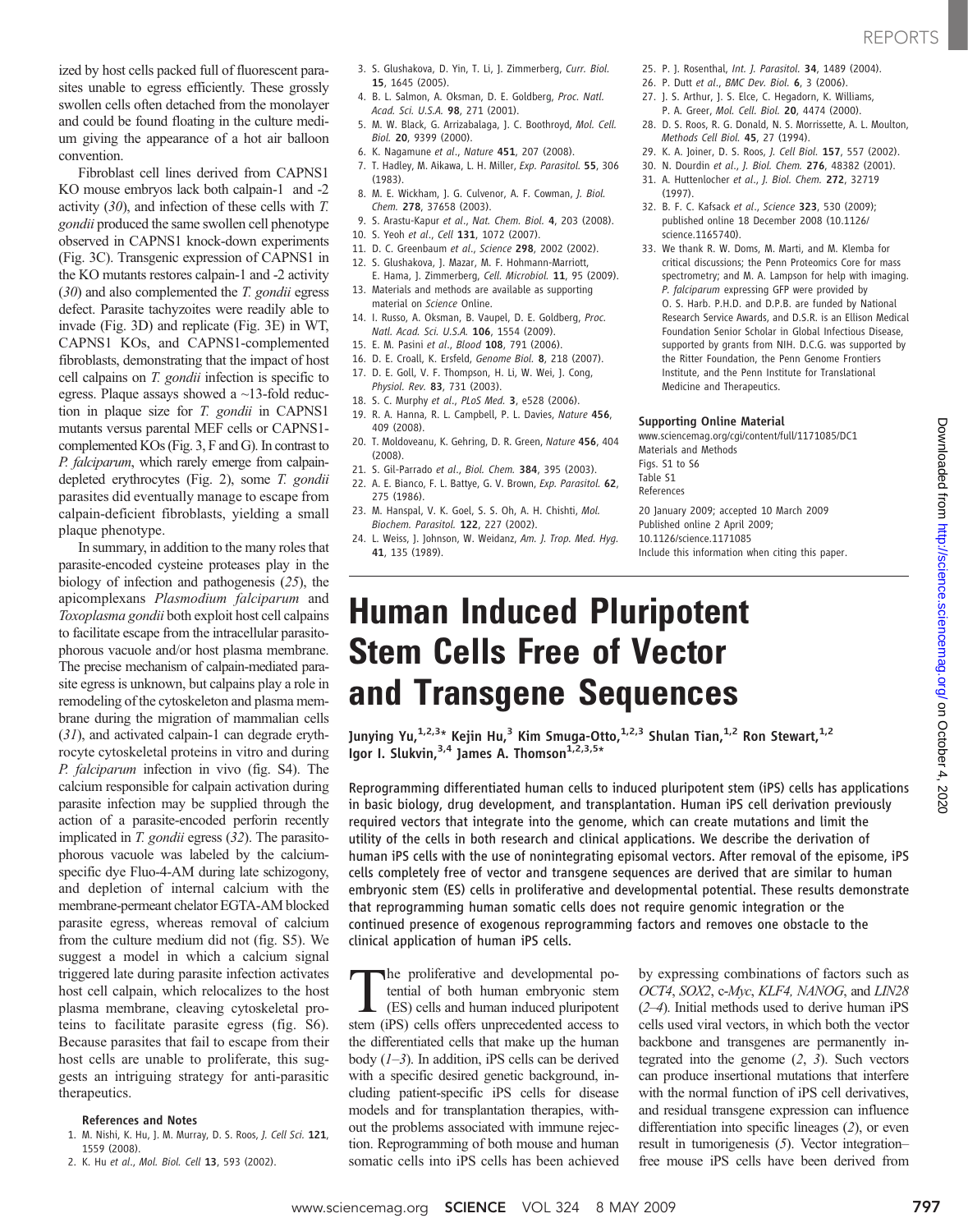### CORRECTIONS**& CLARIFICATIONS**

# **ERRATUM**

*Post date 23 October 2009*

Reports: "Apicomplexan parasites co-opt host calpains to facilitate their escape from infected cells" by R. Chandramohanadas et al. (8 May, p. 794). The following micrographs were inadvertently duplicated: (i) left-hand images in Fig. 1A, (ii) top-center image in Fig. 2B, and (iii) the first two panels in rows 2 and 3 of Fig. 2B. Thus, these experiments have been repeated by independent investigators, yielding the same conclusions as those originally reported. Corrected versions of the relevant figure panels, derived from these independent experimental replicates, are provided here.